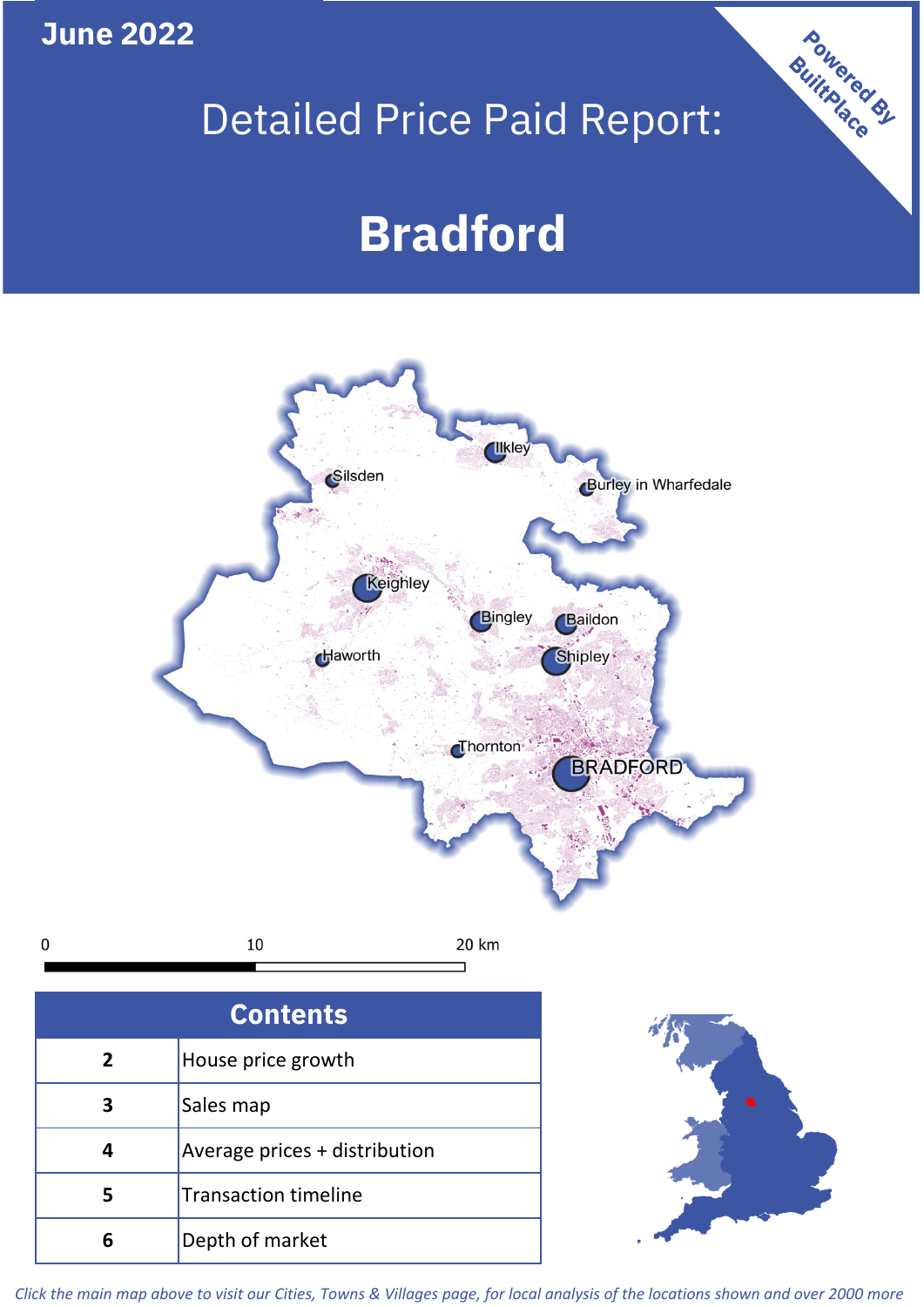### **Headline Data**

|                     | <b>Current level</b> | 3 month | <b>Annual</b> | 5 year | 10 year |
|---------------------|----------------------|---------|---------------|--------|---------|
| <b>House prices</b> | £164,210             | 1.0%    | 5.3%          | 24.9%  | 44.0%   |
| <b>Transactions</b> | 7,497                | $-7.5%$ | 18.8%         | 4.6%   | 63.8%   |

## **House Price Growth (April 2022 data)**

#### *Annual Change in House Prices*



House prices in Bradford grew by 5.3% in the 12 months to April 2022 (based on 3-month smoothed data). By comparison national house prices grew by 10.7% and prices in Yorkshire and The Humber grew by 10.0% over the same period.

Bradford house prices are now 17.5% above their previous peak in 2007, compared to +33.2% for Yorkshire and The Humber and +52.9% across England.



#### *Year-To-Date Change in House Prices, December to April*

Local prices have grown by 1.4% in 2022 so far, compared to growth of 3.7% over the same period last year.

#### *Source: OS OpenData; UK House Price Index (Contains HM Land Registry data © Crown copyright)*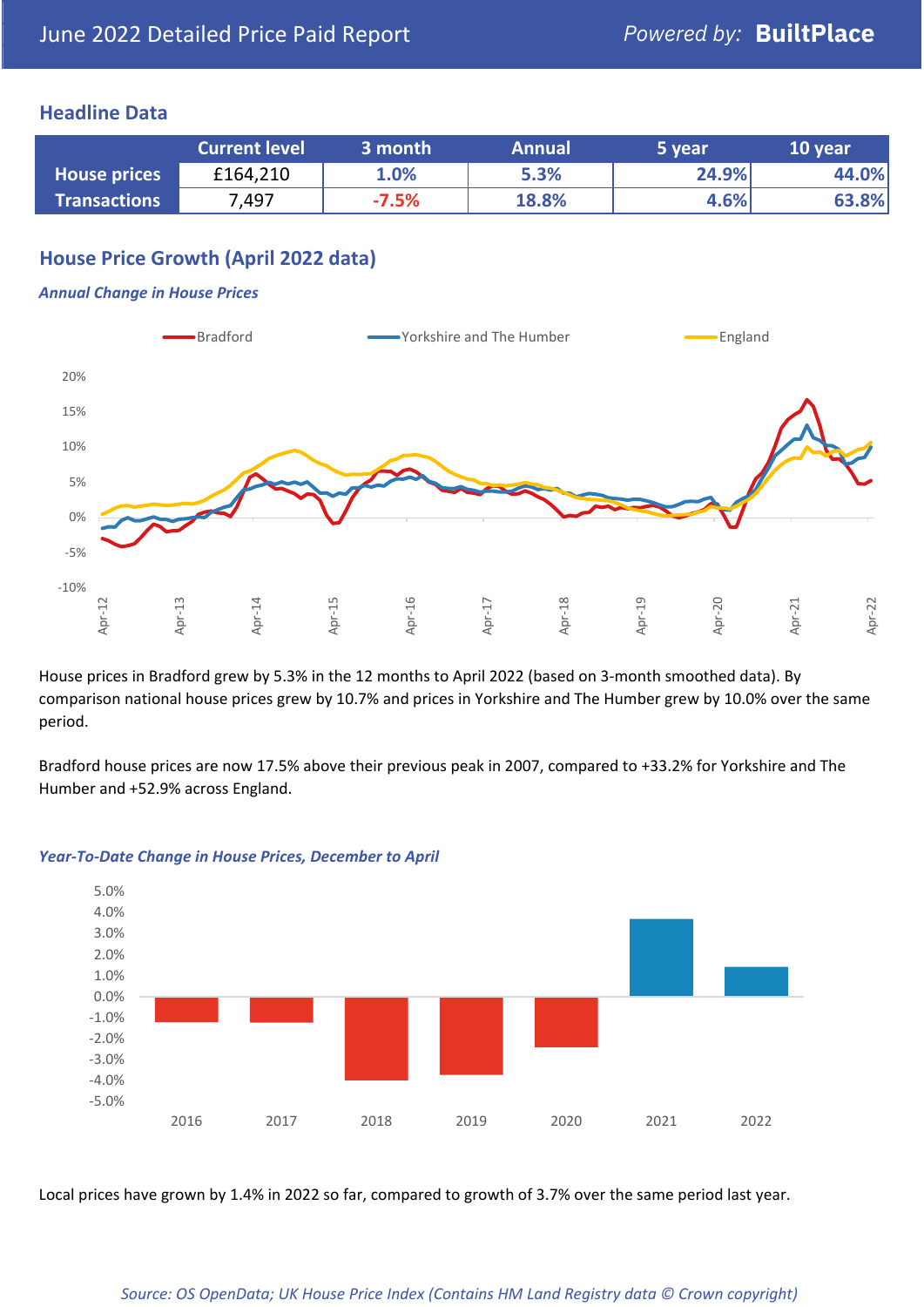## **House Price Map**

*12 months to April 2022*



*Each point is one postcode, coloured by the average value relative to all sales in this local authority (price bands are LA-specific quintiles).*

## **Map Key**

| Min      | Max      |                            |
|----------|----------|----------------------------|
| Up to    | £90,000  | 1st quintile / lowest 20%  |
| £90,000  | £126,000 | 2nd quintile               |
| £126,000 | £165,000 | 3rd quintile               |
| £165,000 | £241,000 | 4th quintile               |
| £241,000 | and over | 5th quintile / highest 20% |

*Source: OS OpenData; UK House Price Index (Contains HM Land Registry data © Crown copyright)*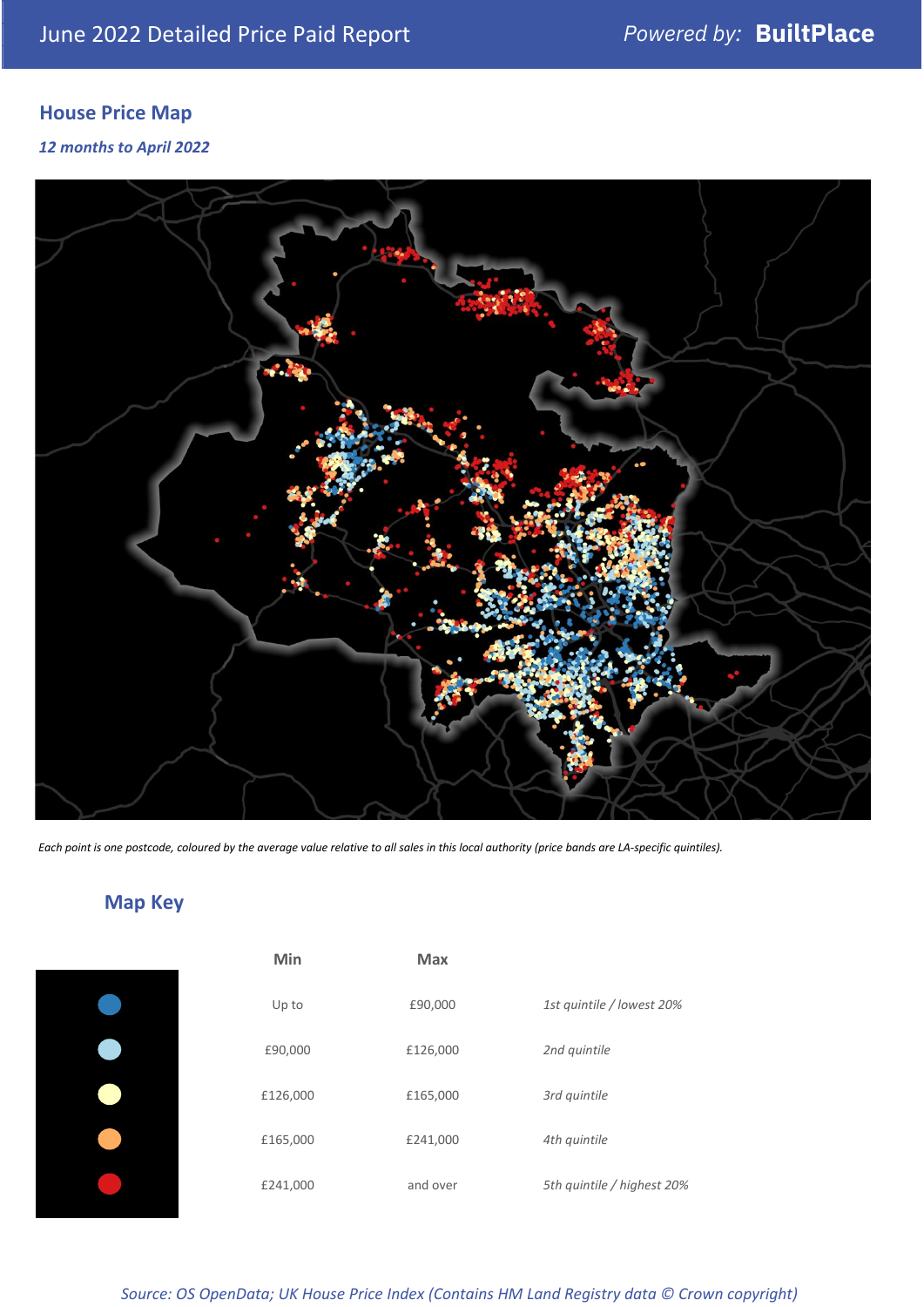## **Average House Price by Property Type**

#### *12 months to April 2022*



|                 | <b>New</b> | <b>Second hand</b> |  |  |
|-----------------|------------|--------------------|--|--|
| <b>Flat</b>     | £79,753    | £121,728           |  |  |
| <b>Terraced</b> | £176,616   | £136,104           |  |  |
| Semi-detached   | £202,641   | £180,978           |  |  |
| <b>Detached</b> | £327,980   | £369,416           |  |  |

## **House Price Distribution by Year**

*All properties, by price band and calendar year (2020 = year to date)*

|                    | 1997 | 2002 | 2007 | 2012 | 2017 | 2019 | 2020 |
|--------------------|------|------|------|------|------|------|------|
| <b>Under £100k</b> | 91%  | 80%  | 29%  | 40%  | 35%  | 26%  | 25%  |
| £100-200k          | 8%   | 16%  | 56%  | 43%  | 43%  | 45%  | 49%  |
| E200-300k          | 1%   | 3%   | 10%  | 11%  | 12%  | 16%  | 15%  |
| £300-400k          | 0%   | 1%   | 3%   | 3%   | 5%   | 7%   | 5%   |
| £400-500k          | 0%   | 0%   | 1%   | 2%   | 2%   | 3%   | 2%   |
| <b>£500k-1m</b>    | 0%   | 0%   | 1%   | 1%   | 2%   | 3%   | 3%   |
| £1-2m              | 0%   | 0%   | 0%   | 0%   | 0%   | 0%   | 0%   |
| <b>Over £2m</b>    | 0%   | 0%   | 0%   | 0%   | 0%   | 0%   | 0%   |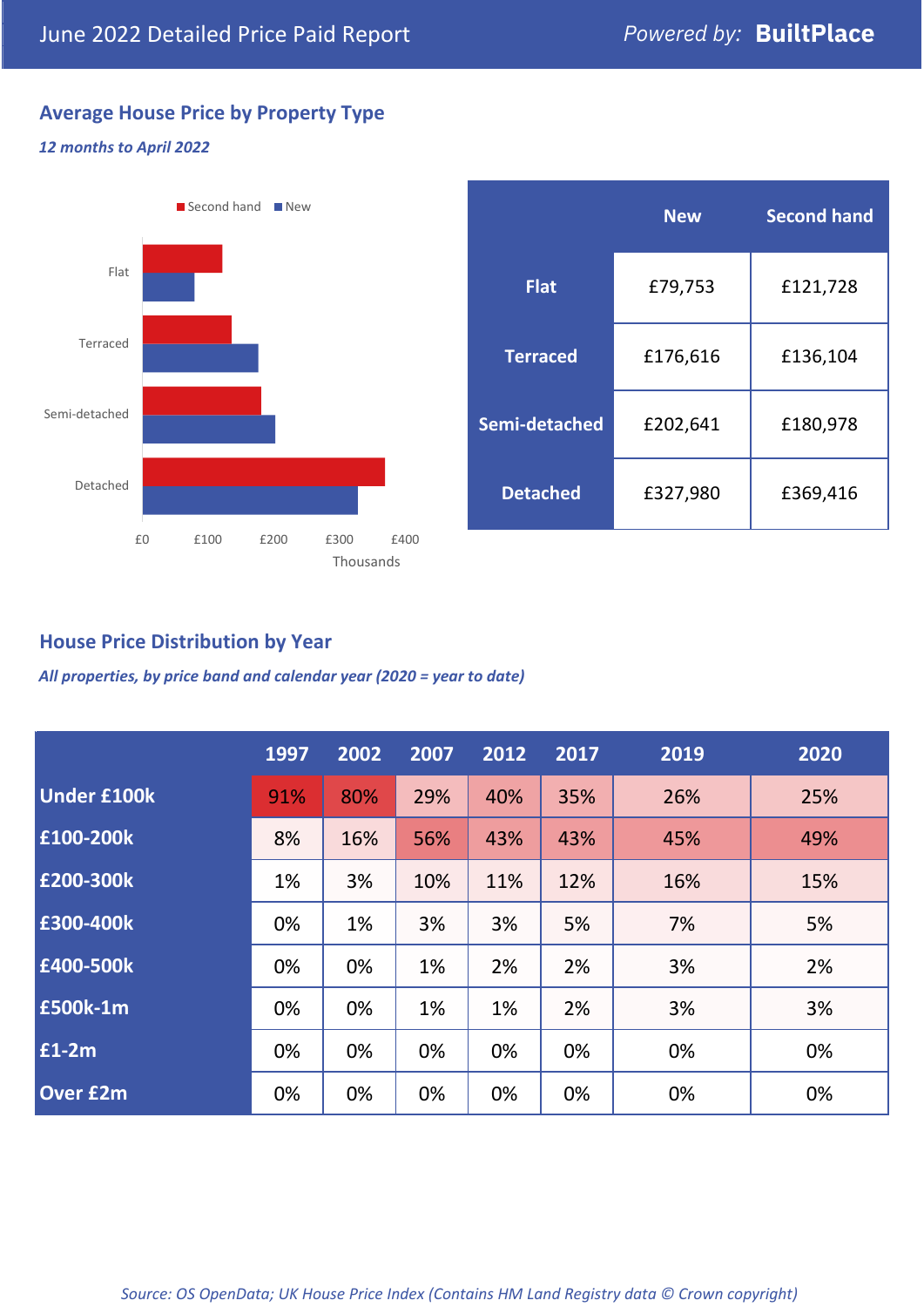## **Transactions (February 2022 data)**

*Annual Transactions, Indexed (2001-05 average = 100)*



There were 7,497 transactions in Bradford during the 12 months to February 2022. This is 60% of the average from 2001- 05 and suggests activity is significantly below pre-downturn levels.

Transactions in Bradford have grown by 4.6% since 2014, compared to changes of -0.1% for Yorkshire and The Humber and -7.7% for England.



#### *Cash and New Build Sales as % of Total, by Year*

*Note: The data on this page EXCLUDES transactions identified as transfers under a power of sale/repossessions, buy-to-lets (where they can be identified by a mortgage), and transfers to non-private individuals - i.e. it comprises only Land Registry 'A' data.*